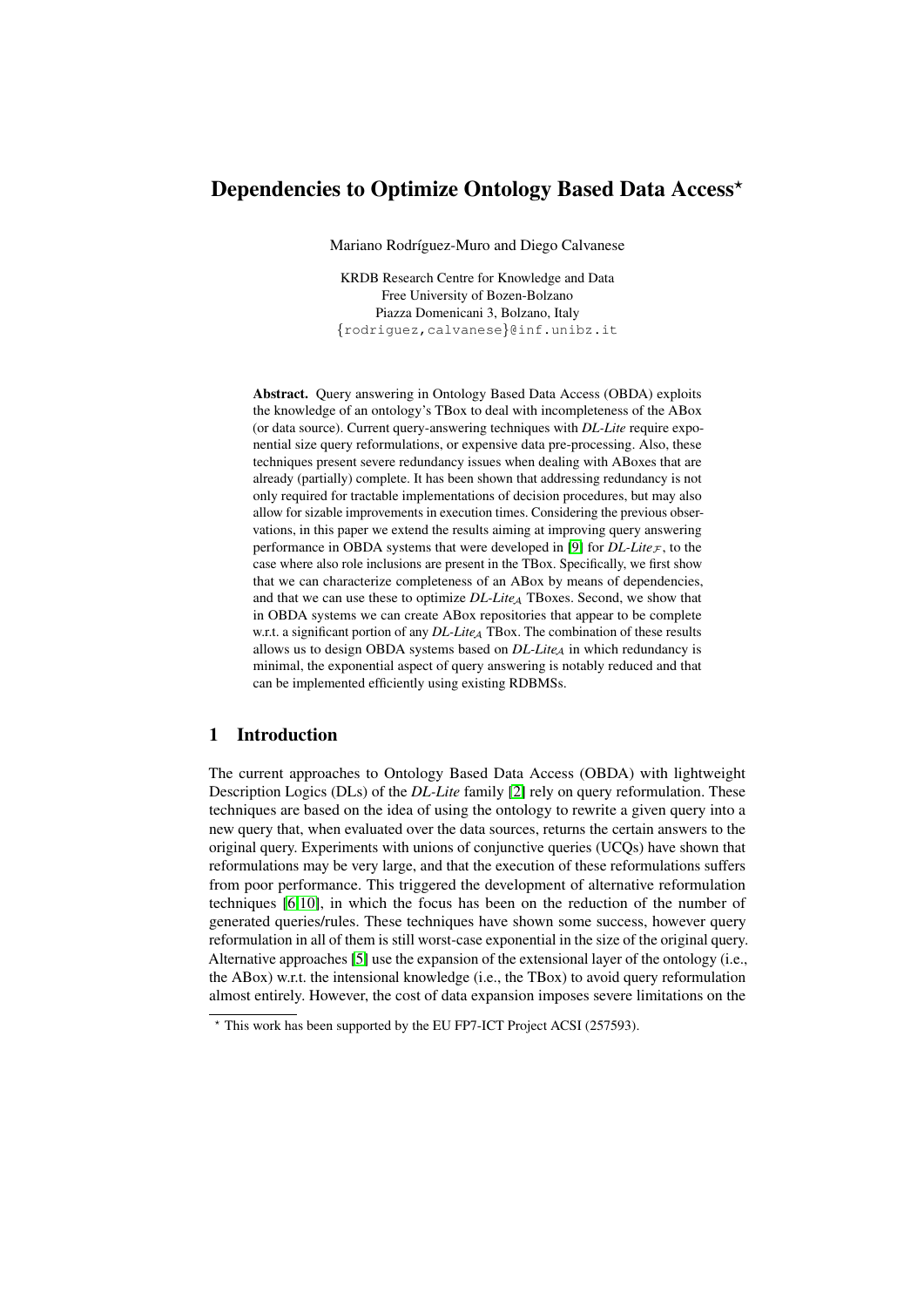#### 2 Mariano Rodríguez-Muro and Diego Calvanese

system. We believe that approaching the problem of the high cost of query answering in OBDA systems requires a change of focus: namely, from the 'number of queries' perspective, to the perspective that takes into account the 'duplication in the answers' appearing in query results under SQL multiset semantics. Duplication in results is a sign of *redundancy* in the reasoning process; it not only generated not only by the reformulation procedures as traditionally thought, since also techniques based on ABox expansion show this problem. Instead, redundancy is the consequence of ignoring the semantics of the data sources. In particular, when the data in a source (used to populate the ABox of the ontology) already satisfies an inclusion assertion of the TBox (i.e., is *complete* w.r.t. such an inclusion assertion), then using that inclusion assertion during query answering might generate redundant answers [\[8\]](#page-10-5). As noted in [\[4\]](#page-10-6), the runtime of decision procedures might change from exponential to polynomial if redundancy is addressed, and this is also the case in OBDA query answering. In [\[9\]](#page-10-0), we addressed both problems, redundancy and the exponential blow-up of query reformulations, for the DL *DL-Lite*<sub>F</sub>. We followed two complementary directions and in this paper we extend both to deal also with the case where role inclusions are present in the TBox.

Specifically, in [\[9\]](#page-10-0), we first presented an approach to take into account completeness of the data with respect to  $DL\text{-}Life \text{-}T$ Boxes. We characterized completeness using *ABox dependencies* and showed that it is possible to use dependencies to optimize the TBox in order to avoid redundant computations *independently of the reasoning technique*. Second, we focused on how we can optimally complete ABoxes in OBDA systems by relying on the fact that in OBDA systems it is possible to manipulate not only the data, but also the mappings and database schema. This allows us to conceive procedures to store an ABox in a source in such a way that it *appears* to be complete with respect to a significant portion of the TBox, but without actually *expanding* the data. We presented two such procedures, one for general and one for 'virtual' OBDA systems, both designed to take advantage of the features of modern RDBMSs effectively. These results allow for the design of systems that can delegate reasoning tasks (e.g., dealing with hierarchies, existentially quantified individuals, etc.) to stages of the reasoning process where these tasks can be handled most effectively. The result is a (sometimes dramatic) reduction of the exponential runtime and an increase in the quality of the answers due to the reduction of duplication. Here, we extend the TBox optimization procedure and one of the ABox completion mechanisms to *DL-Lite<sub>A</sub>* ontologies, in which role inclusions are allowed.

The rest of the paper is organized as follows: Section [2](#page-1-0) gives technical preliminaries. Section [3](#page-4-0) presents our extension to  $DL\text{-}Lie_A$  of the general technique for optimizing TBoxes w.r.t. dependencies. Section [4](#page-6-0) introduces data dependencies in OBDA systems, describing why it is natural to expect completeness of ABoxes. Section [5](#page-7-0) presents our extension of one of the techniques for completing ABoxes in OBDA systems to allow for *DL-Lite<sub>A</sub>* ontologies. Section [6](#page-9-0) concludes the paper.

#### <span id="page-1-0"></span>2 Preliminaries

In the rest of the paper, we assume a fixed vocabulary V of *atomic concepts*, denoted A (possibly with subscripts), and *atomic roles*, denoted P, representing unary and binary relations, respectively, and an alphabet Γ of *(object) constants*.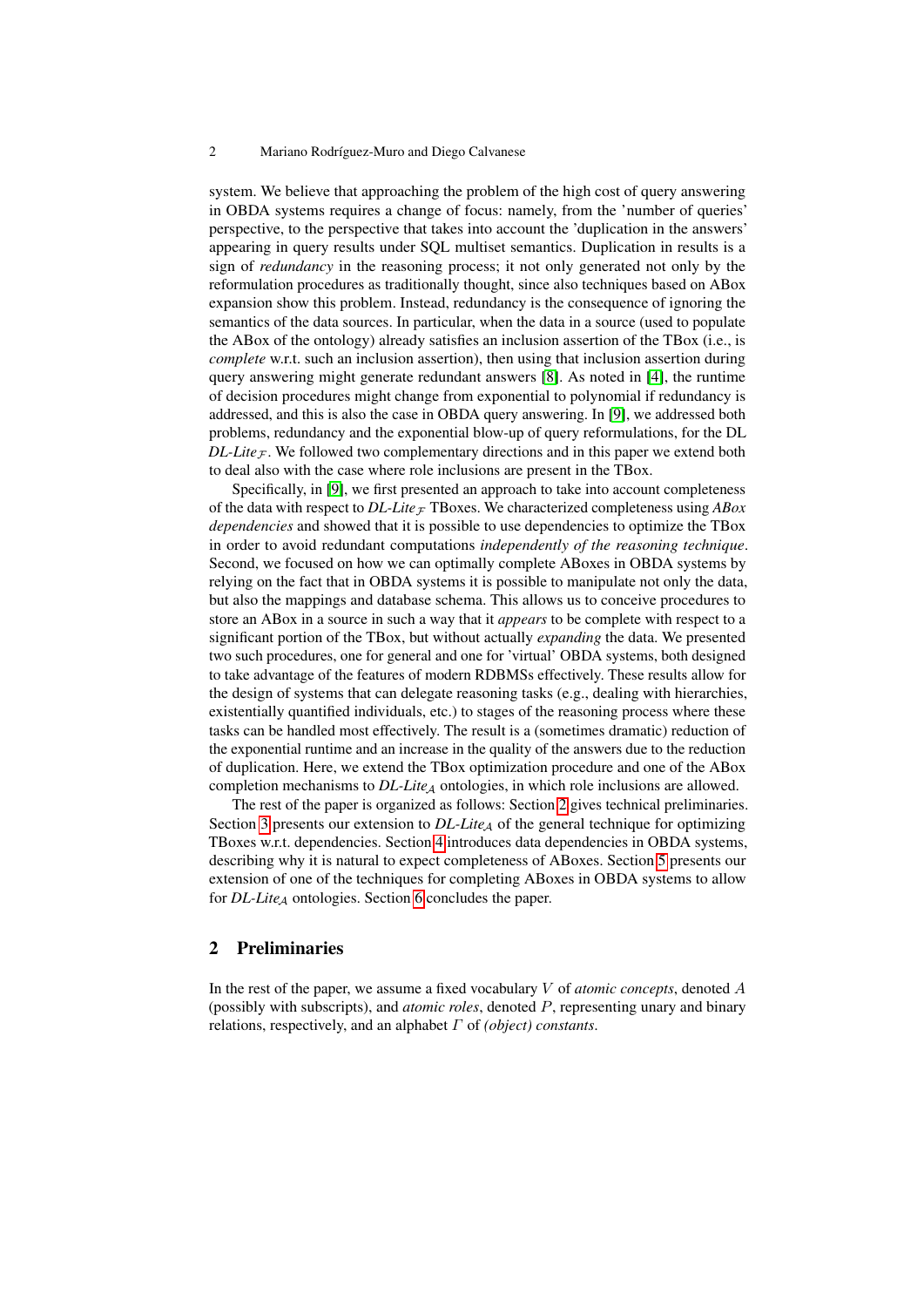**Databases.** In the following, we regard a *database (DB)* as a pair  $D = \langle R, I \rangle$ , where R is a relational schema and I is an instance of R. The active domain  $\Gamma_{\text{D}}$  of D is the set of constants appearing in I, which we call *value constants*. An SQL query  $\varphi$  over a DB schema  $\bf{R}$  is a mapping from a DB instance  $\bf{I}$  of  $\bf{R}$  to a set of tuples.

*DL-Lite* ontologies. We introduce the DL *DL-Lite<sub>A</sub>*, on which we base our results. In *DL*-*Lite*<sub>A</sub>, a *basic role*, denoted R, is an expression of the form P or  $P^-$ , and a *basic concept*, denoted B, is an expression of the form A or  $\exists R$ . An *ontology* is a pair  $\mathcal{O} = \langle \mathcal{T}, \mathcal{A} \rangle$ where  $\mathcal T$  is a TBox and  $\mathcal A$  an ABox. A TBox is a finite set of *(positive) inclusions*  $B_1 \sqsubseteq B_2$  or  $R_1 \sqsubseteq R_2$ , *disjointness assertions*  $B_1 \sqsubseteq \neg B_2$ , and *functionality assertions* (funct R). An ABox is a finite set of *membership assertions*  $A(c)$  or  $P(c, c')$ , where  $c, c' \in \Gamma$ . Moreover, *DL-Lite*<sub>A</sub> imposes the syntactic restriction that a role P declared functional, via (funct P), or inverse functional, via (funct  $P^-$ ), cannot be specialized, i.e., cannot appear in the right-hand side of a role inclusion assertion  $R \sqsubseteq P$  or  $R \sqsubseteq P^{\perp}$ .

**Queries over ontologies.** An *atom* is an expression of the form  $A(t)$  or  $P(t, t')$ , where t and t' are *atom terms*, i.e., variables or constants in Γ. An atom is *ground* if it contains no variables. A *conjunctive query* (CQ)  $q$  over an ontology  $\mathcal O$  is an expression of the form  $q(x) \leftarrow \beta(x, y)$ , where x is a tuple of distinct variables, called *distinguished*, y is a tuple of distinct variables not occurring in x, called *non-distinguished*, and  $\beta(x, y)$  is a *conjunction* of atoms with variables in  $x$  and  $y$ , whose predicates are atomic concepts and roles of  $\mathcal{O}$ . We call  $q(x)$  the *head* of the query and  $\beta(x, y)$  its *body*. A *union of CQs* (UCQ) is a set of CQs (called disjuncts) with the same head. Given a CQ Q with body  $\beta(z)$  and a tuple v of constants of the same arity as z, we call a *ground instance* of Q the set  $\beta |z/v|$  of ground atoms obtained by replacing in  $\beta(z)$  each variable with the corresponding constant from  $v$ .

**Semantics**. An *interpretation*  $\mathcal{I} = (\Delta^{\mathcal{I}}, \cdot^{\mathcal{I}})$  consists of a non-empty *interpretation domain*  $\Delta^{\mathcal{I}}$  and an *interpretation function*  $\cdot^{\mathcal{I}}$  that assigns to each constant c an element  $c^{\mathcal{I}}$  of  $\Delta^{\mathcal{I}}$ , to each atomic concept A a subset  $A^{\mathcal{I}}$  of  $\Delta^{\mathcal{I}}$ , and to each atomic role P a binary relation over  $\Delta^{\mathcal{I}}$ . Moreover, basic roles and basic concepts are interpreted as follows:  $(P^-)^{\mathcal{I}} = \{ (o_2, o_1) \mid (o_1, o_2) \in P^{\mathcal{I}} \}$  and  $(\exists R)^{\mathcal{I}} = \{ o \mid \exists o'. (o, o') \in R^{\mathcal{I}} \}.$ An interpretation *I* is a *model* of  $B_1 \sqsubseteq B_2$  if  $B_1^{\mathcal{I}} \subseteq B_2^{\mathcal{I}}$ , of  $R_1 \sqsubseteq R_2$  if  $R_1^{\mathcal{I}} \subseteq R_2^{\mathcal{I}}$ , of  $B_1 \sqsubseteq \neg B_2$  if  $B_1^{\mathcal{I}} \cap B_2^{\mathcal{I}} = \emptyset$ , and of (funct R) if for each  $o, o_1, o_2 \in \Delta^{\mathcal{I}}$  we have that  $(o, o_1) \in R^{\mathcal{I}}$  and  $(o, o_2) \in R^{\mathcal{I}}$  implies  $o_1 = o_2$ . Also,  $\mathcal{I}$  is a model of  $A(c)$  if  $c^{\mathcal{I}} \in A^{\mathcal{I}}$ , and of  $P(c, c')$  if  $(c^{\mathcal{I}}, c'^{\mathcal{I}}) \in P^{\mathcal{I}}$ . In *DL-Lite<sub>A</sub>*, we adopt the Unique Name Assumption (UNA), which enforces that for each pair of constants  $o_1$ ,  $o_2$ , if  $o_1 \neq o_2$ , then  $o_1^{\mathcal{I}} \neq o_2^{\mathcal{I}}$ . For a *DL-Lite*<sub>A</sub> assertion  $\alpha$  (resp., a set  $\Theta$  of *DL-Lite*<sub>A</sub> assertions),  $\mathcal{I} \models \alpha$  (resp.,  $\mathcal{I} \models \Theta$ ) denotes that *I* is a model of  $\alpha$  (resp.,  $\Theta$ ). A *model of an ontology*  $\mathcal{O} = \langle \mathcal{T}, \mathcal{A} \rangle$  is an interpretation  $\mathcal I$  such that  $\mathcal I \models \mathcal T$  and  $\mathcal I \models \mathcal A$ . An ontology is *satisfiable* if it admits a model. An ontology *O entails* an assertion  $\alpha$ , denoted  $\mathcal{O} \models \alpha$ , if every model of  $\mathcal O$  is also a model of  $\alpha$ . Similarly, for a TBox  $\mathcal T$  and an ABox  $\mathcal A$  instead of  $\mathcal O$ . The *saturation* of a TBox T, denoted  $sat(\mathcal{T})$ , is the set of *DL-Lite<sub>A</sub>* assertions  $\alpha$  s.t.  $\mathcal{T} \models \alpha$ . Notice that  $sat(\mathcal{T})$  is finite, hence a TBox.

Let  $\Gamma_A$  denote the set of constants appearing in an ABox  $A$ . The *answer* to a CQ  $Q = q(x) \leftarrow \beta(x, y)$  over  $\mathcal{O} = \langle \mathcal{T}, \mathcal{A} \rangle$  in an interpretation I, denoted ans $(Q, \mathcal{O}, \mathcal{I}),$ is the set of tuples  $c \in \Gamma_A \times \cdots \times \Gamma_A$  such that there exists a tuple  $c' \in \Gamma_A \times \cdots \times \Gamma_A$ such that the ground atoms in  $\beta[(x, y)/(c, c')]$  are true in *I*. The answer to an UCQ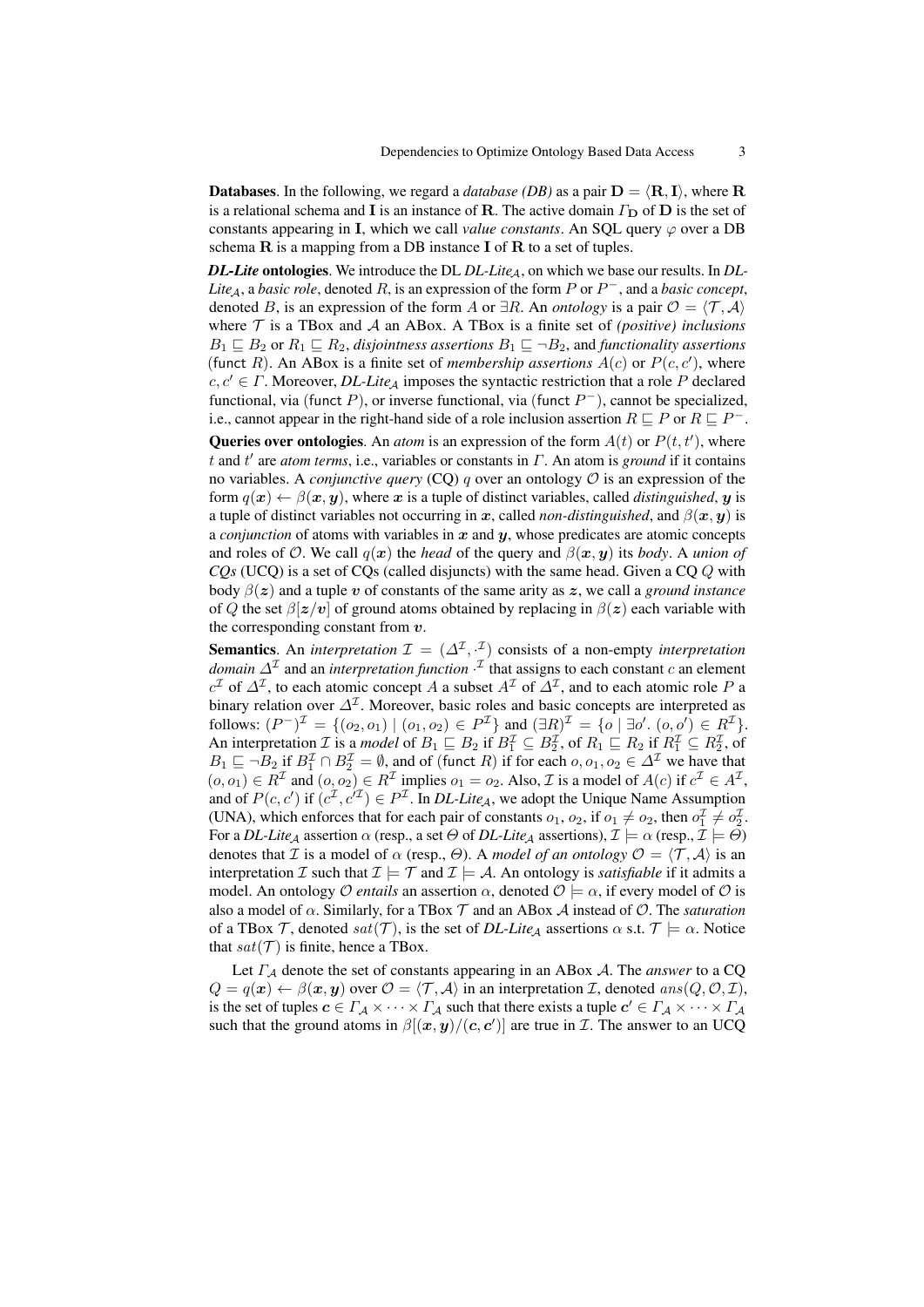#### 4 Mariano Rodríguez-Muro and Diego Calvanese

 $Q$  in  $\mathcal I$  is the union of the answers to each CQ in  $Q$ . The *certain answers* to  $Q$  in  $\mathcal O$ , denoted  $cert(Q, O)$ , is the intersection of every  $ans(Q, O, \mathcal{I})$  for all models  $\mathcal I$  for  $O$ . The *answer to Q over an ABox A*, denoted  $eval(Q, A)$ , is the answers to Q over A viewed as a DB instance. A *perfect reformulation* of Q w.r.t. a TBox  $\mathcal T$  is a query  $Q'$  such that for every ABox A such that  $\langle \mathcal{T}, \mathcal{A} \rangle$  is satisfiable,  $cert(Q, \langle \mathcal{T}, \mathcal{A} \rangle) = eval(Q', \mathcal{A})$ .

Mappings. We adopt the definitions for ontologies with mappings from [\[7\]](#page-10-7). First we extend interpretations to be able to create object constants from the value constants in a DB D. Given an alphabet  $\Lambda$  of *function symbols* we define the set  $\tau(\Lambda, \Gamma_{\mathbf{D}})$  of *object terms* as the set of all terms of the form  $f(d_1, \ldots, d_n)$ , where  $f \in \Lambda$ , the arity of f is n, and  $d_1, \ldots, d_n \in \Gamma_{\mathbf{D}}$ . We set  $\Gamma = \Gamma_{\mathbf{D}} \cup \tau(\Lambda, \Gamma_{\mathbf{D}})$ , and we extend the interpretation function so that for each  $c \in \tau(A, \Gamma_{D})$  we have that  $c^{\mathcal{I}} \in \Delta^{\mathcal{I}}$ . We extend queries by allowing the use of predicate arguments that are *variable terms*, i.e., expressions of the form  $f(t)$ , where  $f \in \Lambda$  with arity n and t is an n-tuple of variables or value constants. Given a TBox  $\mathcal T$  and a DB D, a *mapping (assertion)* m for  $\mathcal T$  is an expression of the form  $\varphi(\bm{x}) \leadsto \psi(\bm{t})$  where  $\varphi(\bm{x})$  is an SOL query over D with answer variables x, and  $\psi(t)$  is a CQ over  $\mathcal T$  without non-distinguished variables using variable terms over variables in x. We call the mapping *simple* if the body of  $\psi(t)$  consists of a single atom, and *complex* otherwise. A simple mapping *is for* an atomic concept A (resp., atomic role P) if the atom in the body of  $\psi(t)$  has A (resp., P) as predicate symbol. In the following, we might abbreviate the query  $\psi$  in a mapping by showing only its body. A *virtual ABox* V is a tuple  $\langle \mathbf{D},\mathcal{M}\rangle$ , where **D** is a DB and M a set of mappings, and an *ontology with mappings* is a tuple  $\mathcal{OM} = \langle T, V \rangle$ , where T is a TBox and  $V = \langle D, \mathcal{M} \rangle$  is a virtual ABox in which  $M$  is a set of mappings for  $T$ .

An interpretation *I satisfies* a mapping assertion  $\varphi(x) \rightarrow \psi(t)$  w.r.t. a DB **D** =  $\langle \mathbf{R}, \mathbf{I} \rangle$  if for every tuple  $v \in \varphi(\mathbf{I})$  and for every ground atom X in  $\psi[\mathbf{x}/v]$  we have that: if X has the form  $A(f(c))$ , then  $(f(c))^{\mathcal{I}} \in A^{\mathcal{I}}$ , and if X has the form  $P(f_1(c_1), f_2(c_2))$ , then  $((f_1(c_1))^{\mathcal{I}}, f_2(c_2)^{\mathcal{I}}) \in P^{\mathcal{I}}$ . An interpretation  $\mathcal{I}$  is a *model* of  $\mathcal{V} = \langle D, \mathcal{M} \rangle$ , denoted  $\mathcal{I} \models \mathcal{V}$ , if it satisfies every mapping in M w.r.t. **D**. A virtual ABox V *entails* an ABox assertion  $\alpha$ , denoted  $\mathcal{V} \models \alpha$ , if every model of  $\mathcal{V}$  is a model of  $\alpha$ . *T* is a model of  $\mathcal{OM} = \langle T, V \rangle$  if  $\mathcal{I} \models \mathcal{T}$  and  $\mathcal{I} \models V$ . As usual,  $\mathcal{OM}$  is *satisfiable* if it admits a model. We note that, in an ontology with mappings  $\mathcal{OM} = \langle \mathcal{T}, \langle \mathbf{D}, \mathcal{V} \rangle$ , we can always replace M by a set of *simple* mappings, while preserving the semantics of OM. It suffices to *split* each complex mapping  $\varphi \rightarrow \psi$  into a set of simple mappings that share the same SQL query  $\varphi$  (see [\[7\]](#page-10-7)). In the following, we assume to deal only with simple mappings.

Dependencies. ABox dependencies are assertions that restrict the *syntactic* form of allowed ABoxes. In this paper, we focus on unary and binary inclusion dependencies only. A *unary (resp., binary) inclusion dependency* is an assertion of the form  $B_1 \sqsubseteq_A B_2$ , where  $B_1$  and  $B_2$  are basic concepts (resp.,  $R_1 \sqsubseteq_A R_2$ , where  $R_1$  and  $R_2$  are basic roles). In the following, for a basic role R and constants c,  $c'$ ,  $R(c, c')$  stands for  $P(c, c')$ if  $R = P$  and for  $P(c', c)$  if  $R = P<sup>-</sup>$ . An ABox A *satisfies* an inclusion dependency *σ*, denoted  $A \models \sigma$ , if the following holds: *(i)* if *σ* is  $A_1 \sqsubseteq_A A_2$ , then for all  $A_1(c) \in A$ we have  $A_2(c) \in \mathcal{A}$ ; *(ii)* if  $\sigma$  is  $\exists R \sqsubseteq_A A$ , then for all  $R(c, c') \in \mathcal{A}$  we have  $A(c) \in \mathcal{A}$ ; (*iii*) if  $\sigma$  is  $A \sqsubseteq_A \exists R$ , then for all  $A(c) \in \mathcal{A}$  there exists c' such that  $R(c, c') \in \mathcal{A}$ ; *(iv)* if  $\sigma$  is  $\exists R_1 \sqsubseteq_A \exists R_2$ , then for all  $R_1(c, c') \in \mathcal{A}$  there exists  $c''$  such that  $R_2(c, c'') \in \mathcal{A}$ ; *(v)* if  $\sigma$  is  $R_1 \sqsubseteq_A R_2$ , then for all  $R_1(c, c') \in A$  we have  $R_2(c, c') \in A$ . An ABox A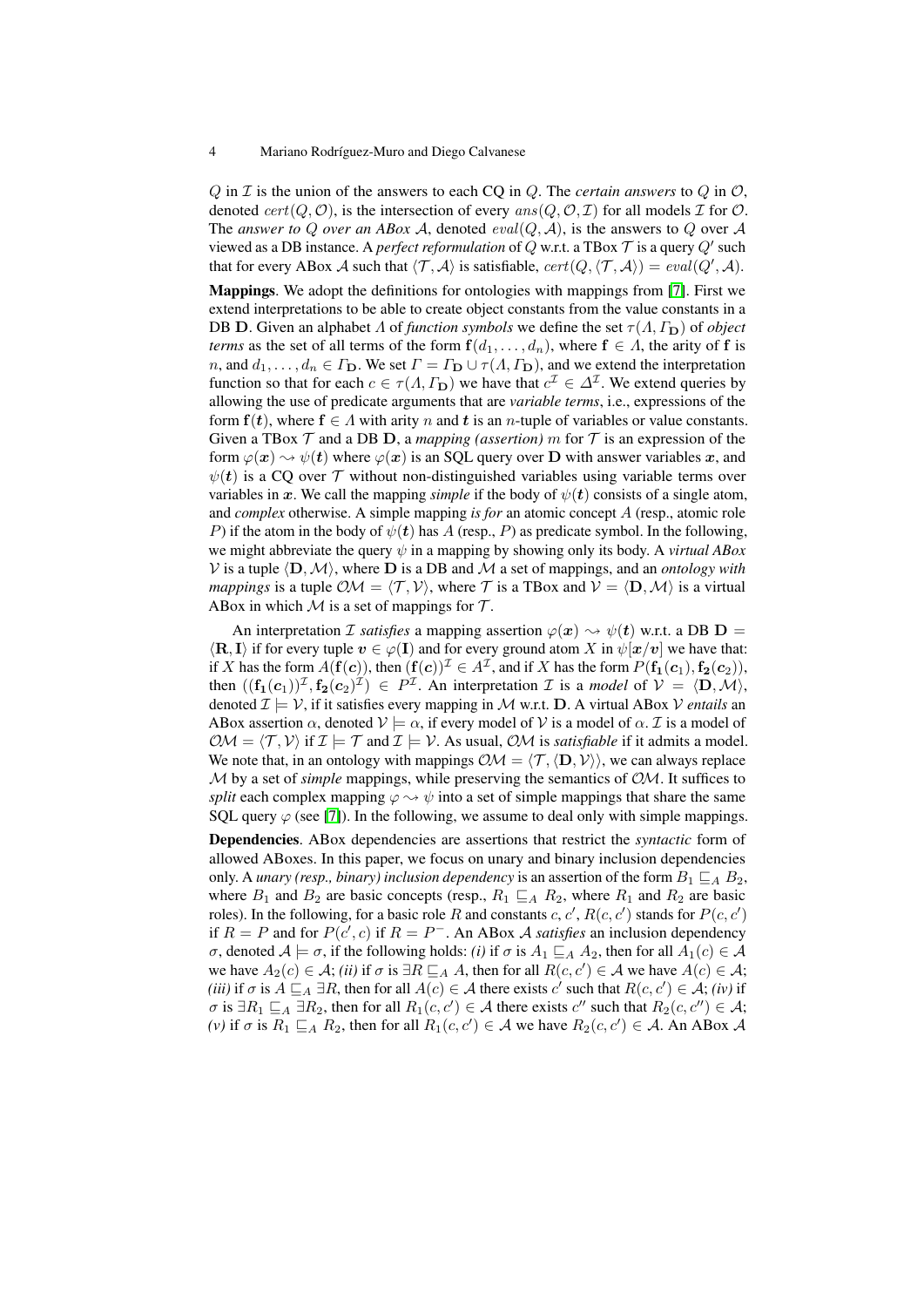satisfies a set of dependencies  $\Sigma$ , denoted  $A \models \Sigma$ , if  $A \models \sigma$  for each  $\sigma \in \Sigma$ . A set of dependencies  $\Sigma$  *entails* a dependency  $\sigma$ , denoted  $\Sigma \models \sigma$ , if for every ABox A s.t.  $A \models \Sigma$  we also have that  $A \models \sigma$ . The *saturation* of a set  $\Sigma$  of dependencies, denoted sat( $\Sigma$ ), is the set of dependencies  $\sigma$  s.t.  $\Sigma \models \sigma$ . Given two queries  $Q_1, Q_2$ , we say that  $Q_1$  *is contained in*  $Q_2$  *relative to*  $\Sigma$  if  $eval(Q_1, A) \subseteq eval(Q_2, A)$  for each ABox A s.t.  $\mathcal{A} \models \Sigma$ .

#### <span id="page-4-0"></span>3 Optimizing TBoxes w.r.t. Dependencies

In a *DL-Lite<sub>A</sub>* ontology  $\mathcal{O} = \langle \mathcal{T}, \mathcal{A} \rangle$ , the ABox A may be *incomplete* w.r.t. the TBox  $\mathcal{T}$ , i.e., there may be assertions  $B_1 \sqsubseteq B_2$  in T s.t.  $A \not\models B_1 \sqsubseteq_A B_2$ . When computing the certain answers to queries over  $\mathcal{O}$ , the TBox  $\mathcal T$  is used to overcome such incompleteness. However, an ABox may already be (partially) complete w.r.t.  $\mathcal{T}$ , e.g., an ABox  $\mathcal{A}$  satisfying  $A_1 \sqsubset_A A_2$  is complete w.r.t.  $A_1 \sqsubset A_2$ . While ignoring completeness of an ABox is 'harmless' in the theoretical analysis of reasoning over  $DL\text{-}Life_A$  ontologies, in practice, it introduces *redundancy*, which manifests itself as *containment w.r.t. dependencies* among the disjuncts (CQs) of the perfect reformulation, making the contained disjuncts *redundant*. For example, let  $\mathcal T$  and  $\mathcal A$  be as before, and let  $Q$  be  $q(x) \leftarrow A_2(x)$ , then any perfect reformulation of Q must include  $q_1 = q(x) \leftarrow A_1(x)$  and  $q_2 = q(x) \leftarrow A_2(x)$ as disjuncts. However, since  $q_1$  is contained in  $q_2$  relative to  $A_1 \sqsubseteq_A A_2$ , we have that  $q_1$ will not contribute new tuples w.r.t. those contributed by  $q_2$ .

It is possible to use information about completeness of an ABox, expressed as a set of dependencies, to avoid redundancy in the reasoning process. One place to do this is during query reformulation, using techniques based on conjunctive query containment (CQC) with respect to dependencies to avoid the generation of redundant queries. However, this approach is expensive, since CQC is an NP-complete problem (even ignoring dependencies), and such optimizations would need to be performed every time a query is reformulated. We show now how we can improve efficiency by pre-processing the TBox before performing reformulation. In particular, given a TBox  $\mathcal T$ and a set  $\Sigma$  of dependencies, we show how to compute a TBox  $\mathcal{T}'$  that is smaller than  $\mathcal T$ and such that for every query  $Q$  the certain answers are preserved if  $Q$  is executed over an ABox that satisfies  $\Sigma$ . Specifically, our objective is to determine when an inclusion assertion of  $\mathcal T$  is *redundant w.r.t.*  $\Sigma$ , and to do so we use the following auxiliary notions.

**Definition 1.** Let  $\mathcal T$  be a TBox, B, C basic concepts, R, S basic roles, and  $\Sigma$  a set of *dependencies over*  $\mathcal T$ *.* A  $\mathcal T$ -chain from B to C in  $\mathcal T$  *(resp., a*  $\Sigma$ -chain from B to C in  $\Sigma$ *)* is a sequence of inclusion assertions  $(B_i \sqsubseteq B_i')_{i=0}^n$  in  $\mathcal T$  (resp., a sequence of inclusion *dependencies*  $(B_i \sqsubseteq_A B_i')_{i=0}^n$  in  $\Sigma$ ), for some  $n \geq 0$ , such that:  $B_0 = B$ ,  $B'_n = C$ , and *for*  $1 \leq i \leq n$ , we have that  $B'_{i-1}$  and  $B_i$  are basic concepts s.t., either (i)  $B'_{i-1} = B_i$ ,  $\rho$ r (ii)  $B'_{i-1} = \exists R'$  and  $B_i = \exists R'^-$  , for some basic role  $R'.$  A  ${\cal T}$ -chain from  $R$  to  $S$  in  ${\cal T}$ *(resp., a*  $\Sigma$ *-chain from R to S in*  $\Sigma$ *) is a sequence of inclusion assertions*  $(R_i \sqsubseteq R'_i)_{i=0}^n$  $i$ n  $\mathcal T$  *(resp., a sequence of inclusion dependencies*  $(R_i \sqsubseteq_A R_i')_{i=0}^n$  *in*  $\Sigma$ *), for some*  $n \geq 0$ *, such that:*  $R_0 = R$ ,  $R'_n = S$  *and for*  $1 \leq i \leq n$ , we have that  $R'_{i-1} = R_i$ .

<span id="page-4-1"></span>Intuitively, when there is a  $\mathcal T$ -chain from B to C, the existence of an instance of B in a model implies the existence of an instance of C. For a  $\Sigma$ -chain, this holds for ABox assertions. We use  $\mathcal T$ -chains and  $\Sigma$ -chains to characterize redundancy as follows.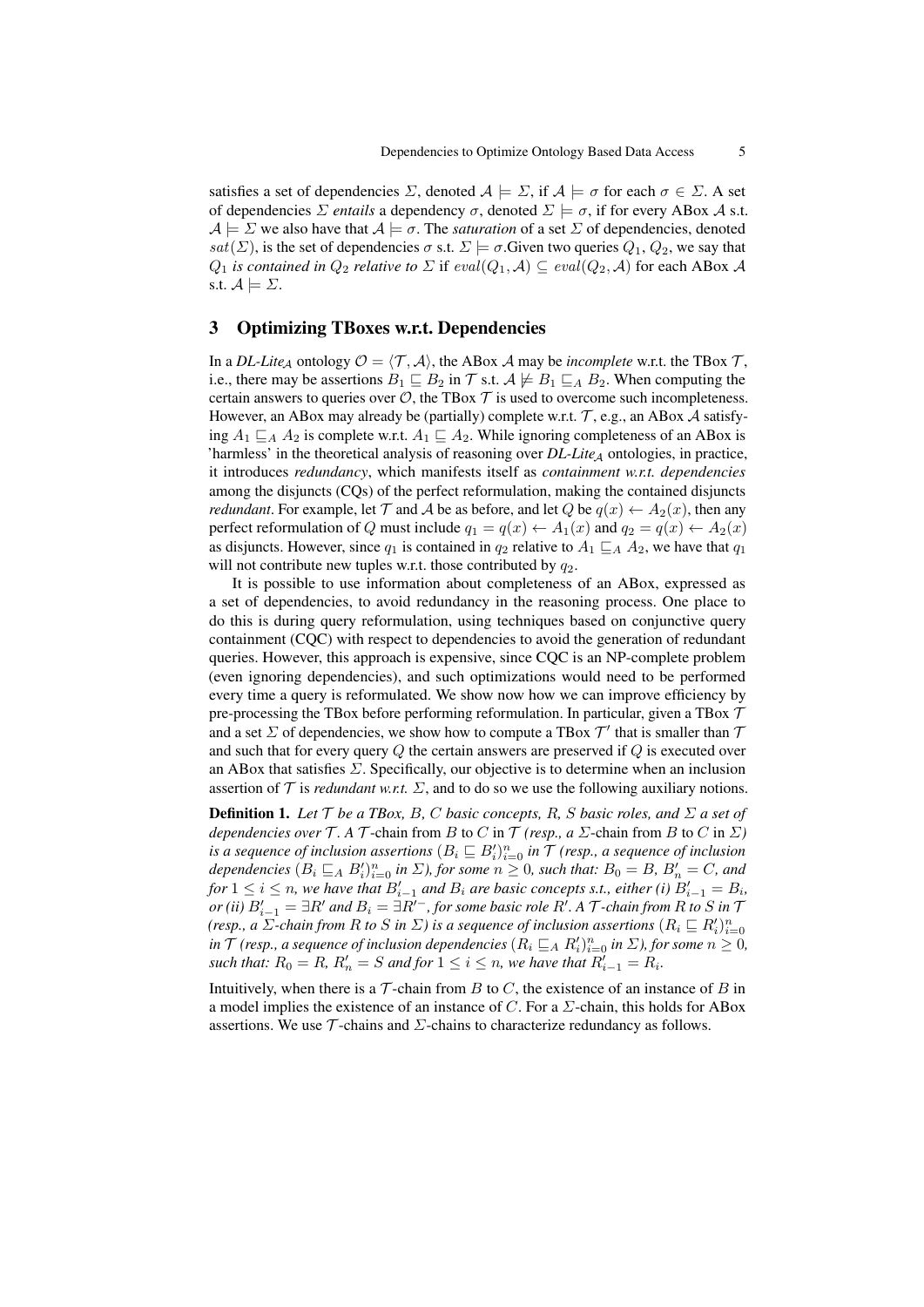**Definition 2.** Let  $\mathcal{T}$  be a TBox, B, C basic concepts, R, S basic roles, and  $\Sigma$  a set *of dependencies. The inclusion assertion*  $B \sqsubseteq C$  *(resp.,*  $R \sqsubseteq S$ *) is directly redundant* in  $\mathcal T$  w.r.t.  $\Sigma$  *if (i)*  $\Sigma \models B \sqsubseteq_A C$  *(resp.,*  $\Sigma \models R \sqsubseteq_A S$ *) and (ii) for every*  $\mathcal T$ *-chain*  $(B_i \sqsubseteq B_i')_{i=0}^n$  with  $B_n' = B$  in  $\mathcal T$  (resp., for every  $\mathcal T$ -chain  $(B_i \sqsubseteq B_i')_{i=0}^n$  with  $B_n' = \exists R$ and for every  $\mathcal{T}$ -chain  $(R_i \sqsubseteq R_i')_{i=0}^m$  with  $R_m' = R$ ), there is a  $\Sigma$ -chain  $(B_i \sqsubseteq_A B_i')_{i=0}^n$ *(resp., a*  $\Sigma$ -chain  $(B_i \sqsubseteq_A B_i')_{i=0}^n$  and a  $\Sigma$ -chain  $(R_i \sqsubseteq_A R_i')_{i=0}^m$ ). Then,  $B \sqsubseteq C$  *(resp.,*  $R \subseteq S$ ) is redundant in  $\mathcal T$  w.r.t.  $\Sigma$  *if (a) it is directly redundant, or (b) there exists*  $B' \neq B$  *(resp.,*  $R' \neq R$ *)* s.t. *(i)*  $\mathcal{T} \models B' \sqsubseteq C$  *(resp.,*  $\mathcal{T} \models R' \sqsubseteq S$ *), (ii)*  $B' \sqsubseteq C$  *(resp.,*  $R' \sqsubseteq S$ ) is not directly redundant in  $\mathcal T$  w.r.t.  $\Sigma$ , and (iii)  $B \sqsubseteq B'$  (resp.,  $R \sqsubseteq R'$ ) is *directly redundant. in*  $T$  *w.r.t.*  $\Sigma$ *.* 

<span id="page-5-0"></span>Given a TBox  $\mathcal T$  and a set of dependencies  $\Sigma$ , we apply our notion of redundancy w.r.t.  $\Sigma$  to the assertions in the saturation of  $\mathcal T$  to obtain a TBox  $\mathcal T'$  that is equivalent to  $\mathcal T$  for certain answer computation.

**Definition 3.** *Given a TBox*  $\mathcal T$  *and a set of dependencies*  $\Sigma$  *over*  $\mathcal T$ *, the* optimized version of  $\mathcal T$  w.r.t.  $\Sigma$ *, denoted optim* $(\mathcal T, \Sigma)$ *, is the set of inclusion assertions*  $\{\alpha \in \mathcal T\}$  $sat(\mathcal{T}) \mid \alpha$  *is not redundant in sat* $(\mathcal{T})$  *w.r.t.* sat $(\Sigma)$ *}.* 

Correctness of using  $\mathcal{T}' = \text{optim}(\mathcal{T}, \Sigma)$  instead of  $\mathcal T$  when computing the certain answers to a query follows from the following theorem.

**Theorem 1.** Let  $\mathcal T$  *be a TBox and*  $\Sigma$  *a set of dependencies over*  $\mathcal T$ *. Then for every ABox A such that*  $A \models \Sigma$  *and every UCQ Q over* T, we have that  $cert(Q, \langle T, A \rangle) =$  $cert(Q, \langle optim(\mathcal{T}, \Sigma), \mathcal{A}\rangle).$ 

*Proof.* First we note that during query answering, only the positive inclusions are relevant, hence we ignore disjointness and functionality assertions. Since  $sat(\mathcal{T})$  adds to T only entailed assertions,  $cert(Q, \langle T, A \rangle) = cert(Q, \langle sat(T), A \rangle)$ , for every Q and A, and we can assume w.l.o.g. that  $\mathcal{T} = sat(\mathcal{T})$ . Moreover,  $cert(Q, \langle \mathcal{T}, \mathcal{A} \rangle)$  is equal to the evaluation of Q over  $chase(\mathcal{T}, \mathcal{A})$ . (We refer to [\[2\]](#page-10-1) for the definition of chase for a *DL-Lite*<sub>F</sub> ontology.) Hence it suffices to show that for every  $B \sqsubset C$  (resp.,  $R \sqsubseteq R$ ) that is redundant with respect to  $\Sigma$ , chase( $\mathcal{T}, \mathcal{A}$ ) = chase( $\mathcal{T} \setminus \{B \sqsubseteq C\}, \mathcal{A}$ ). We show this by proving that if  $B \sqsubseteq C$  (resp.,  $R \sqsubseteq S$ ) is redundant (hence, removed by *optim*( $\mathcal{T}, \Sigma$ )), then there is always a *chase*( $\mathcal{T}, \mathcal{A}$ ) in which  $B \sqsubseteq C$  (resp.,  $R \sqsubseteq S$ ) is never applicable. Assume by contradiction that  $B \sqsubseteq C$  (resp.,  $R \sqsubseteq S$ ) is applicable to some assertion  $B(c)$  (resp.,  $R(c, c')$ ) during some step in  $chase(\mathcal{T}, \mathcal{A})$ . We distinguish two cases that correspond to the cases of Definition [2.](#page-4-1)

*(a)* Case where  $B \subseteq C$  (resp.,  $R \subseteq S$ ) is directly redundant, and hence  $\Sigma \models$  $B \sqsubseteq_A C$  (resp.,  $\Sigma \models R \sqsubseteq_A S$ ). We distinguish two subcases: *(i)*  $B(c) \in \mathcal{A}$  (resp.,  $R(c, c') \in \mathcal{A}$ ). Since  $\mathcal{A} \models B \sqsubseteq_A C$  (resp.,  $\mathcal{A} \models R \sqsubseteq_A S$ ), we have  $C(c) \in \mathcal{A}$  (resp.,  $S(c, c') \in \mathcal{A}$ ), and hence  $B \sqsubseteq C$  is not applicable to  $B(c)$  (resp.,  $R \sqsubseteq S$  is not applicable to  $R(c, c')$ ). Contradiction. *(ii)*  $B(c) \notin \mathcal{A}$  (resp.,  $R(c, c') \notin \mathcal{A}$ ). Then there is a sequence of chase steps starting from some ABox assertion  $B'(c')$  (resp.,  $R(a, a')$  or  $B(a)$ ) that generates  $B(c)$  (resp.,  $R(c, c')$ ). Such a sequence requires a  $\mathcal{T}$ -chain  $(B_i \sqsubseteq B_i')_{i=0}^n$  with  $B_0 = B'$  and  $B'_n = B$  (resp., a T-chain  $(R_i \sqsubseteq R'_i)_{i=0}^n$  with  $R_0 = R'$  and  $R'_n = R$ , or a *T*-chain  $(B_i \sqsubseteq B_i')_{i=0}^n$  with  $B_0 = B$  and  $B_n' = \exists R$ , such that each  $B_i \sqsubseteq B_i'$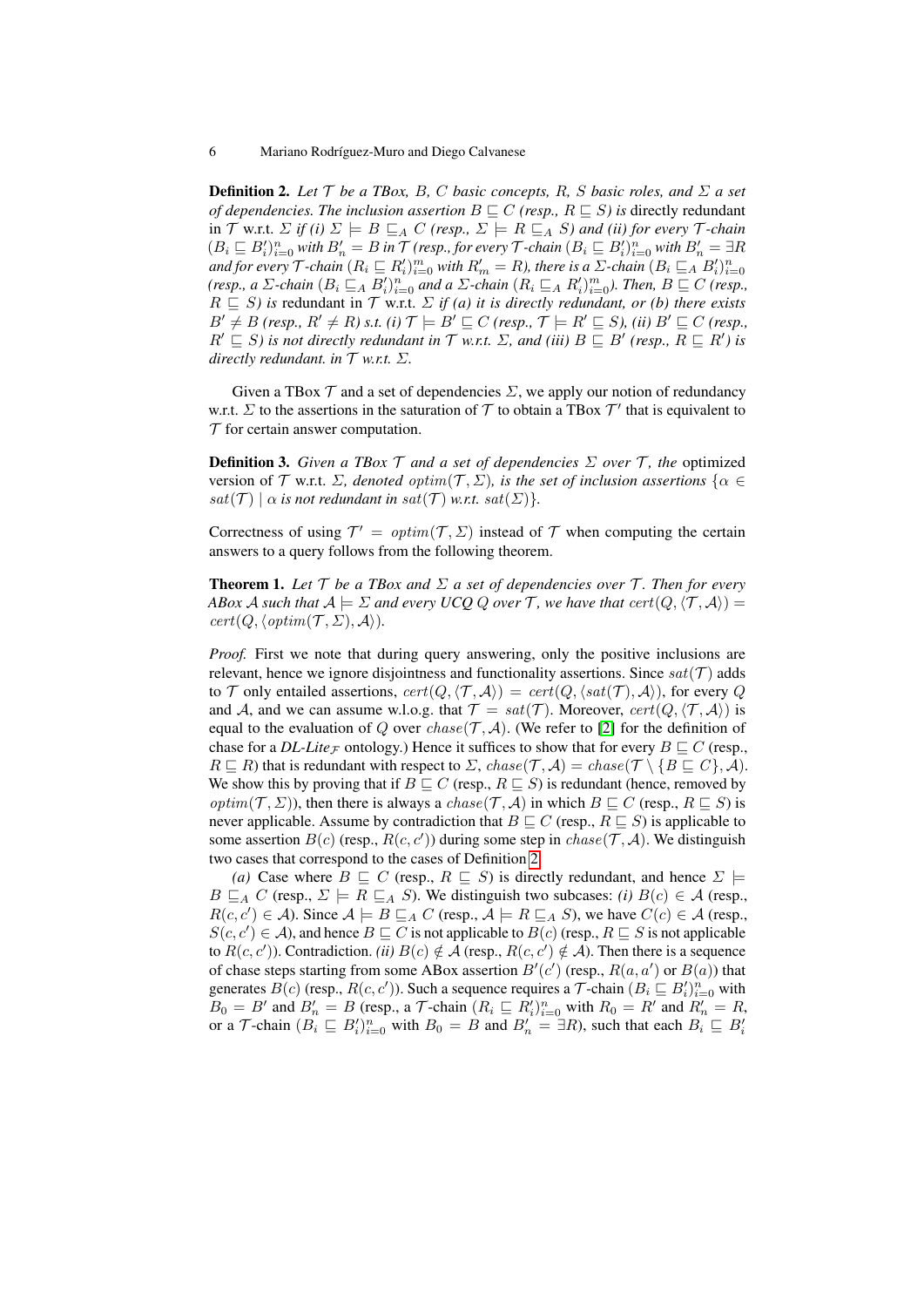(resp., each  $R_i \subseteq R'_i$  or each  $B_i \subseteq B'_i$ ) is applicable in  $chase(\mathcal{T}, \mathcal{A})$ . Then, by the second condition of direct redundancy, there is a  $\Sigma$ -chain  $(B_i \sqsubseteq_A B_i')_{i=0}^n$  (resp., a Σ-chain  $(R_i ⊆ A R'_i)_{i=0}^n$  or a Σ-chain  $(B_i ⊆ A B'_i)_{i=0}^n$  ). Since  $A \models B_0 ⊆ A B'_0$  (resp.,  $\mathcal{A} \models R_0 \sqsubseteq R'_0$  or  $\mathcal{A} \models B_0 \sqsubseteq_A B'_0$  ) we have that  $B'_0(c') \in \mathcal{A}$  (resp.,  $R'_0(a, a') \in \mathcal{A}$ or  $B'_0(a) \in \mathcal{A}$ ) and hence  $B_0 \sqsubseteq B'_0$  is not applicable to  $B'(c')$  (resp.,  $R_0 \sqsubseteq R'_0$  is not applicable to  $R'(a, a')$ , or  $B_0 \sqsubseteq B'_0$  is not applicable to  $B'(a)$ ). Contradiction.

*([b](#page-5-0))* Case where  $B \sqsubseteq C$  has been removed by Definition 2*(b)*, and hence there exists  $B' \neq B$  such that  $\mathcal{T} \models B \sqsubseteq B'$  (resp.,  $R' \neq R$  s.t.  $\mathcal{T} \models R \sqsubseteq R'$ ). First we note that any two oblivious chase sequences for  $\mathcal T$  and  $\mathcal A$  produce results that are equivalent w.r.t. query answering. Then it is enough to show that there exists some  $chase(\mathcal{T}, \mathcal{A})$  in which  $B' \sqsubseteq C$  (resp.,  $R' \sqsubseteq S$ ) is always applied before  $B \sqsubseteq C$  (resp.,  $R \sqsubseteq S$ ) and in which  $B \sqsubseteq C$  (resp.,  $R \sqsubseteq S$ ) is never applicable. Again, we distinguish two subcases: *(i)*  $B(c) \in A$  (resp.,  $R(c, c') \in A$ ). Then, since  $B \sqsubseteq B'$  is directly redundant, we have that  $\Sigma \models B \sqsubseteq_A B'$ . Since  $\mathcal{A} \models \Sigma$ , we have that  $B'(c) \in \mathcal{A}$  (resp.,  $R'(c, c') \in \mathcal{A}$ ), and given that  $B' \sqsubseteq C$  (resp.,  $R' \sqsubseteq S$ ) is always applied before  $B \sqsubseteq C$  (resp.,  $R \sqsubseteq S$ ),  $C(c)$ (resp.,  $S(c, c')$ ) is added to  $chase(\mathcal{T}, \mathcal{A})$  before the application of  $B \sqsubseteq C$  (resp.,  $R \sqsubseteq S$ ), hence  $B \sqsubseteq C$  (resp.,  $R \sqsubseteq S$ ) is in fact not applicable. Contradiction. *(ii)*  $B(c) \notin A$ (resp.,  $R(c, c') \notin A$ ). Then, arguing as in Case *(a).(ii)*, using  $B \sqsubseteq B'$  instead of  $B \sqsubseteq C$ (resp.,  $R \sqsubseteq R'$  instead of  $R \sqsubseteq S$ ), we can derive a contradiction.

Complexity and implementation. Due to space limitations, we cannot provide a full description of how to compute *optim*( $T$ ,  $\Sigma$ ). We just note that the checks that are required by  $optim(\mathcal{T}, \Sigma)$  can be reduced to computing reachability between two nodes in a DAG that represents the reachability relation of the chains in  $\mathcal T$  and  $\Sigma$ . This operation can be done in linear time.

Consistency checking. Consistency checking may also suffer from redundancy when the ABox is already (partially) complete w.r.t.  $\mathcal{T}$ . In this case, we need to consider, in addition to inclusion dependencies, also *functional* and *disjointness* dependencies. Due to spaces limitations we cannot provide more details, and just note that using these dependencies it is possible to extend the definitions to generate TBoxes that avoid redundant consistency checking operations.

### <span id="page-6-0"></span>4 Dependencies in OBDA Systems

<span id="page-6-1"></span>The purpose of the current section is to complement our argument w.r.t. completeness of ABoxes by discussing when and why we can expect completeness in OBDA systems. We start by observing that in OBDA systems, ABoxes are constructed, in general, from existing data that resides in some form of data repository. In order to create an ABox, the system requires some form of mappings from the source to the ontology. These may be explicit logical assertions as the ones used in this paper, or they may be implicitly defined through application code. Therefore, the source queries used in these mappings become crucial in determining the structure of the ABox. In particular, any dependencies that hold over the results of these queries will be reflected in the OBDA system as ABox dependencies.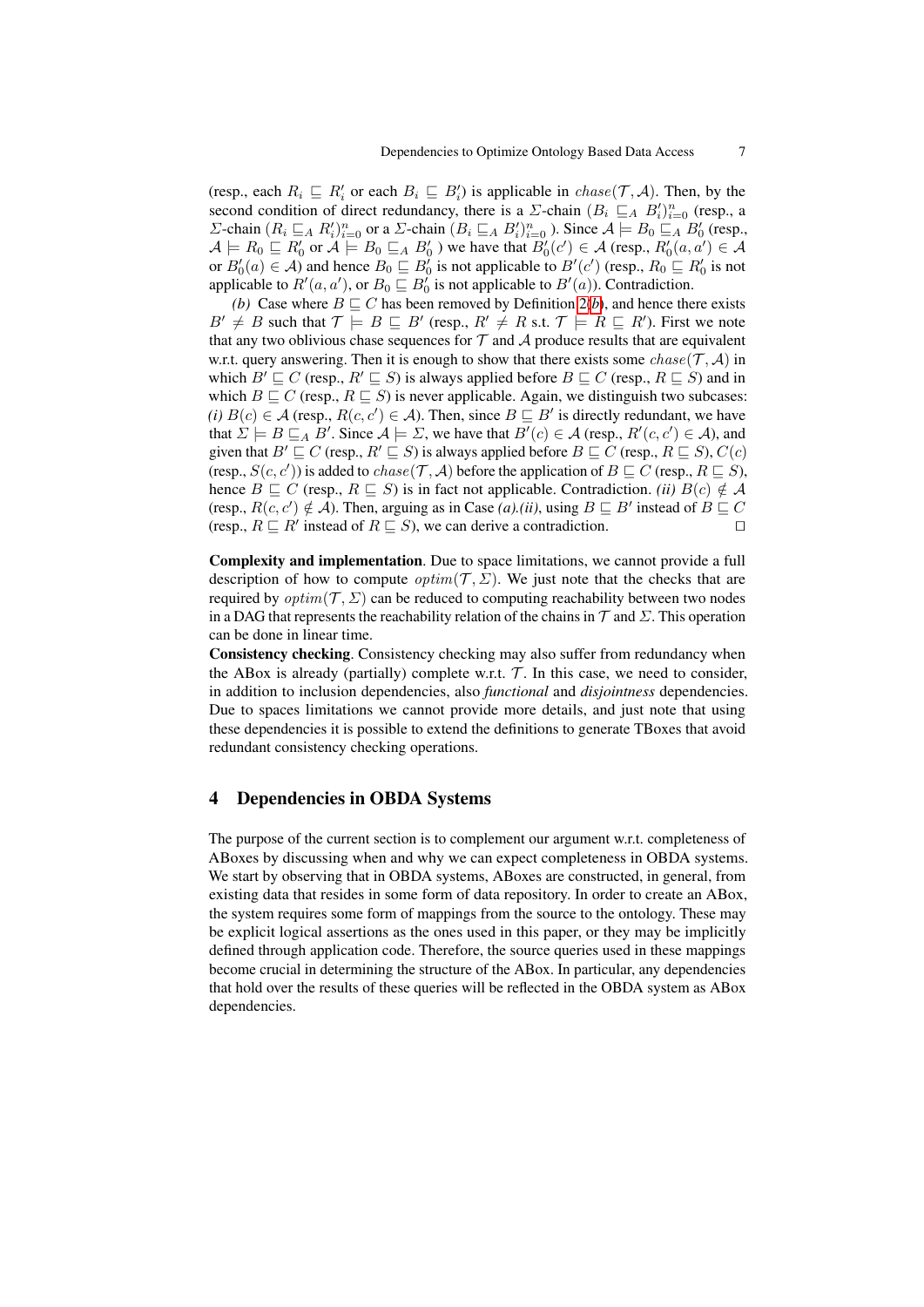*Example 1.* Let R be a DB schema with the relation schema *employee* with attributes *id*, *dept*, and *salary*, that stores information about employees, their salaries, and the department they work for. Let  $M$  be the following mappings:

|                       |  | SELECT id, dept FROM employee $\rightsquigarrow \textit{Employee}(\textbf{emp}(id)) \wedge$ |
|-----------------------|--|---------------------------------------------------------------------------------------------|
|                       |  | $WORS\text{-}FOR(\text{emp}(\texttt{id}), \text{dept}(\texttt{dept}))$                      |
|                       |  | SELECT id, dept FROM employee $\rightsquigarrow$ $Manager(\text{emp(id)}) \wedge$           |
| WHERE salary $> 1000$ |  | MANAGES(emp(id), dept(dept))                                                                |

where *Employee* and *Manager* are atomic concepts and *WORKS-FOR* and *MANAGES* are atomic roles. Then for *every* instance **I** of **R**, the virtual ABox  $V = \langle \langle \mathbf{R}, \mathbf{I} \rangle, \mathcal{M} \rangle$ satisfies the following dependencies:

```
Manager \sqsubseteq_A Employee Manager \sqsubseteq_A \exists MANAGES \exists WORKS-FOR \sqsubseteq_A Employee
                 ∃MANAGES \sqsubseteq_A Manager Employee \sqsubseteq_A ∃WORKS-FOR
```
In particular, the dependency in Column 1 follows from the containment relation between the two SQL queries used in the mappings, and the remaining dependencies follow from the fact that we populate *WORKS-FOR* (resp., *MANAGES*) using the same SQL query used to populate *Employee* (resp., *Manager*).  $\blacksquare$ 

Turning our attention to the semantics of the data sources, we note that any given DB is based on some conceptual model. At the same time, if we associate the data of any given DB to the concepts and roles of a TBox  $\mathcal T$ , it follows that this data is *semantically related* to these concepts and roles, and that the conceptual model of the DB has some common aspects with the semantics of  $T$ . It is precisely these common aspects that get manifested as dependencies between queries in the mappings and that give rise to completeness in ABoxes. Therefore, the degree of completeness of an ABox in an OBDA system is in direct relation with the closeness of the semantics of the conceptual model of the DB and the semantics of the TBox, and with the degree in which the DB itself complies to the conceptual model that was used to design it.

*Example 2.* To illustrate the previous observations we extend Example [1.](#page-6-1) First we note that the intended meaning of the data stored in  $\bf{R}$  is as follows: *(i)* employees with a salary higher than 1,000 are managers, *(ii)* managers *manage* the department in which they are employed, and *(iii)* every employee works for a department. Then, any TBox that shares some of this semantics will present redundancy. For example, if  $\mathcal T$  is

| $Manager \sqsubseteq Employee$ | $Manager \sqsubseteq \exists MANAGES$                 | <i>Employee</i> $\sqsubseteq$ $\exists$ <i>WORKS-FOR</i> |
|--------------------------------|-------------------------------------------------------|----------------------------------------------------------|
|                                | $\exists$ MANAGES <sup>-</sup> $\sqsubset$ Department | $\exists WORS\text{-}FOR \sqsubseteq Department$         |

then the first row of assertions is redundant w.r.t.  $\Sigma$ . Instead, the semantics of the assertions of the second row is not captured by the mappings. In an OBDA system with such components, we should reason only w.r.t. *Department*. This can be accomplished by optimizing  $\mathcal T$  w.r.t.  $\Sigma$  using the technique presented in Section [3.](#page-4-0)  $\blacksquare$ 

### <span id="page-7-0"></span>5 Dependency Induction

We focus now on procedures to complete ABoxes with respect to TBoxes. The final objective is to simplify reasoning by diverting certain aspects of the process (e.g.,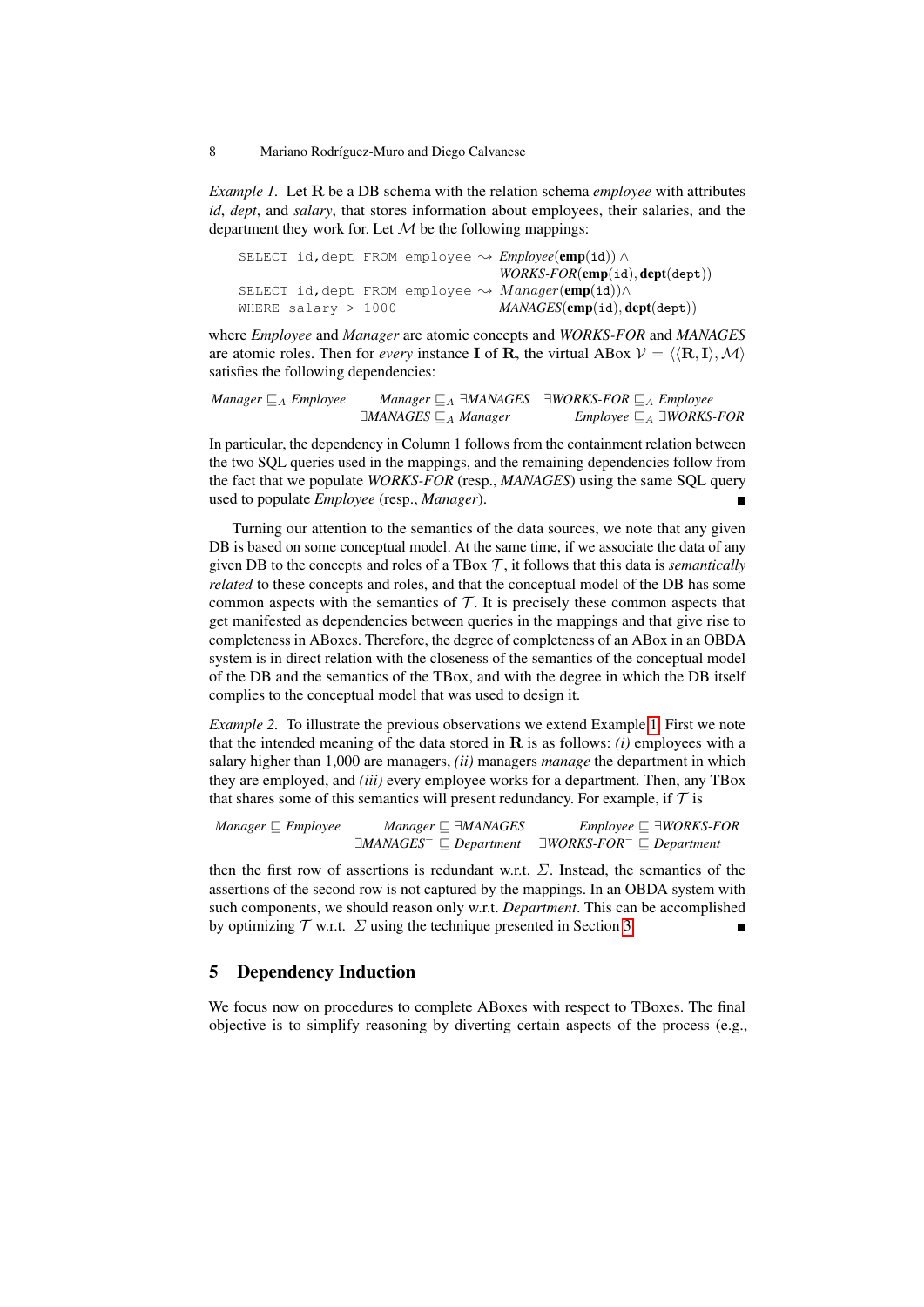dealing with concept/role hierarchies and domain and range assertions) from the query reformulation stage to other stages of the query answering process where they can be handled more efficiently. We call these procedures *dependency induction procedures* since their result can be characterized by a set of dependencies that hold in the ABox(es) of the system. Formally, given an OBDA system  $\mathcal{O} = \langle \mathcal{T}, \mathcal{V} \rangle$ , where  $\mathcal{V} = \langle \langle \mathbf{R}, \mathbf{I} \rangle, \mathcal{M} \rangle$ , we call a *dependency induction procedure* a procedure that uses O to compute a virtual ABox  $V'$  such that the number of assertions in  $T$  for which  $V'$  is complete is higher than those for V. An example of a dependency induction procedure is *ABox expansion*, a procedure in which the data in  $\bf{I}$  is *chased* w.r.t.  $\mathcal{T}$ . The critical point in dependency induction procedures is the trade-off between the degree of completeness induced, the system's performance, and the cost of the procedure. In [\[9\]](#page-10-0) we presented two dependency induction mechanism that provide good trade-offs. Both of them are designed for the case in which the data sources are RDBMSs. In the current paper we extend one of these procedures, the *semantic index* technique, to the *DL-Lite<sub>A</sub>* setting. In particular, given a *DL-Lite<sub>A</sub>* TBox  $\mathcal T$  and a virtual ABox  $\mathcal V$ , the extended semantic index is able to generate a virtual ABox  $\mathcal{V}'$  where, if  $\mathcal{T} \models B \sqsubseteq A$  (resp.,  $\mathcal{T} \models R_1 \sqsubseteq R_2$ ), then  $\mathcal{V}' \models B \sqsubseteq_A A$ (resp.,  $\Sigma \models R_1 \sqsubseteq_A R_2$ ). Hence,  $\mathcal{V}'$  is complete for all *DL-Lite*<sub>A</sub> inferences except those involving mandatory participation assertions, e.g.,  $B \sqsubseteq \exists R$ .

Semantic Index. This technique applies in the context of general OBDA systems in which we are free to manipulate *any* aspect of the system to improve query answering. The basic idea is to encode the implied *is-a* relationships of  $T$  in the values of *numeric indexes* that we assign to concept and role names. ABox membership assertions are then inserted in the DB using these numeric values s.t. one can retrieve most of the implied instances of any concept or role by posing simple range queries to the DB (which are very efficient in modern RDBMSs). Our proposal is related to techniques for managing large transitive relations in knowledge bases (e.g., the is-a hierarchy) [\[1\]](#page-10-8), however, our interest is not in managing hierarchies but in querying the associated instance data. Our proposal is also related to a technique for XPath query evaluation known as *Dynamic Intervals* [\[3\]](#page-10-9), however, while the latter deals with XML trees, we have to deal with hierarchies that are DAGs. Formally, a semantic index is defined as follows.

**Definition 4.** *Given a DL-Lite<sub>A</sub> TBox*  $\mathcal T$  *and its vocabulary*  $V$ , a semantic index for T is a pair of mappings  $\langle idx, range \rangle$  with  $idx : V \rightarrow \mathbb{N}$  and range :  $V \rightarrow 2^{\mathbb{N} \times \mathbb{N}}$ , *such that, for each pair*  $E_1$ ,  $E_2$  *of atomic concepts or atomic roles in*  $V$ *, we have that*  $\mathcal{T} \models E_1 \sqsubseteq E_2$  *iff there is a pair*  $\langle \ell, h \rangle \in range(E_2)$  *such that*  $\ell \leq idx(E_1) \leq h$ .

Using a semantic index  $\langle idx, range \rangle$  for a TBox T, we construct  $V = \langle \mathbf{R}, \mathbf{I} \rangle$  with the completeness properties described above by proceeding as follows. We define a DB schema R with a universal-like relation  $T_C[c1, idx]$  for storing ABox concept assertions, and a relation  $T_R[c1, c2, idx]$  for storing ABox role assertions, s.t. c1 and c2 have type  $constant$  and idx has type  $numeric$ . Given an ABox  $A$ , we construct I such that for each  $A(c) \in \mathcal{A}$  we have  $\langle c, \textit{idx}(A) \rangle \in T_C$  and for each  $P(c, c') \in \mathcal{A}$  we have  $\langle c, c', idx(P) \rangle \in T_R$ . The schema and the index allow us to define, for each atomic concept  $A$  and each atomic role  $P$ , a set of range queries over  $D$  that retrieves most constants c, c' such that  $\mathcal{O} \models A(c)$  or  $\mathcal{O} \models P(c, c')$ . E.g., if  $range(A) = \{ \langle 2, 35 \rangle \}$ , we define 'SELECT c1 FROM  $T_C$  WHERE idx >= 2 AND idx <= 35'. We use these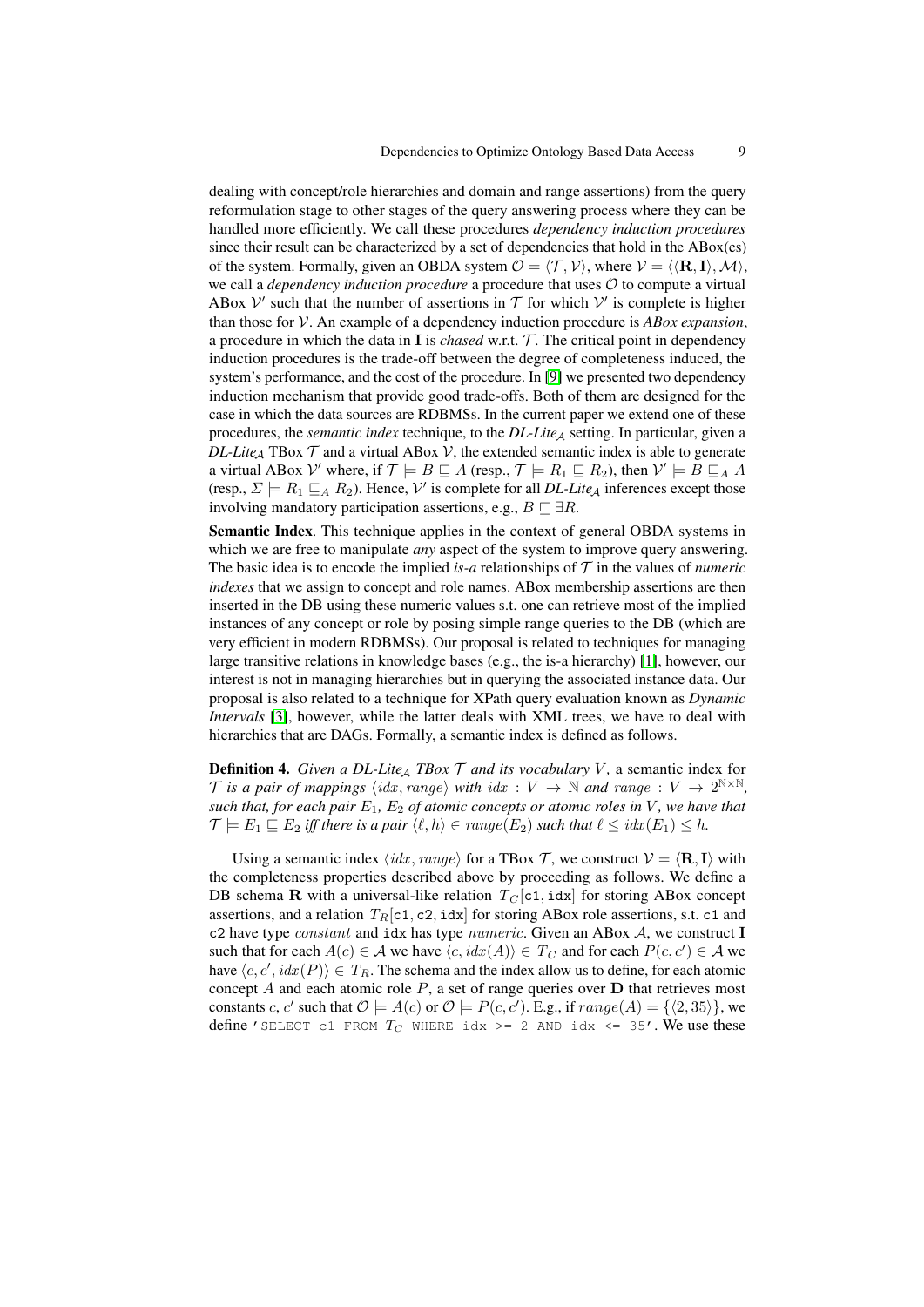#### 10 Mariano Rodríguez-Muro and Diego Calvanese

queries to define the mappings of the system as follows<sup>[1](#page-9-1)</sup>: (*i*) for each atomic concept A and each  $\langle \ell, h \rangle \in range(A)$ , we add the mapping  $\sigma_{\ell \leq idx \leq h}(T_C) \sim A(c_1);$  *(ii)* for each atomic role P and each  $\langle \ell, h \rangle \in range(P)$ , we add the mapping  $\sigma_{\ell \leq idx \leq h}(T_R) \rightarrow$  $P(c_1, c_2)$ ; *(iii)* for each pair of atomic roles P, P' such that  $\mathcal{T} \models P'^{-} \sqsubseteq P$  and each  $\langle \ell, h \rangle \in range(P')$  we add the mapping  $\sigma_{\ell \leq idx \leq h}(T_R) \sim P(c_2, c_1)$ ; *(iv)* for each atomic concept A, each atomic role P s.t.  $\overline{\mathcal{T}} \models \exists P \sqsubseteq A$  (resp.,  $\exists P^- \sqsubseteq A$ ) and each  $\langle \ell, h \rangle \in range(P)$ , we add the mapping  $\sigma_{\ell \leq idx \leq h}(T_R) \sim A(c_1)$  (resp.,  $\sigma_{\ell \leq idx \leq h}(T_R) \rightsquigarrow A(c_2)$ ; *(v)* last, we replace any pair of mappings  $\sigma_{\ell \leq idx \leq h}(T_C) \rightsquigarrow$  $A(c_1)$  and  $\sigma_{\ell'} \leq idx \leq h'}(T_C) \rightsquigarrow A(c_1)$  such that  $\ell' \leq h$  and  $\ell \leq h'$  by the mapping  $\sigma_{\min(\ell,\ell')\leq idx\leq \max(h,h')}(T_C) \rightsquigarrow A(c_1)$  (similarly for role mappings).

A semantic index can be trivially constructed by assigning to each concept and role a unique (arbitrary) value and a set of ranges that covers all the values of their subsumees. However, this is not effective for optimizing query answering since the size of M determines exponentially the size of the final SQL query. To avoid an exponential blow-up, we create  $\langle i dx, range \rangle$  using the implied concept and role hierarchy as follows.

Let  $T$  be a TBox, and  $D<sub>C</sub>$  the minimal DAG that represents the *implied is-a* relation between all atomic concepts of  $T$  (i.e., the *transitive reducts* of the concept hierarchy)<sup>[2](#page-9-2)</sup>. Then we can construct *idx* by initializing a counter  $i = 0$ , and visiting the nodes in  $D<sub>C</sub>$ in a depth-first fashion starting from the root nodes. At each step and given the node  $N$ visited at that step, if  $idx(N)$  is undefined, set  $idx(N) = i$  and  $i = i+1$ , else if  $idx(N)$  is defined, backtrack until the next node for which  $idx$  is undefined. Now, to generate  $range$ we visit the nodes in  $D<sub>C</sub>$  starting from the leafs and going up. For each node N in the visit, if N is a leaf in  $D_C$ , then we set  $range(N) = \{\langle idx(N), idx(N)\rangle\}$ , and if N is not a leaf, then we set  $range(N) = merge(\{\langle idx(N), idx(N)\rangle\} \cup \bigcup_{N_i \mid N_i \rightarrow N \in D_C} range(N_i)),$ where merge is a function that, given a set  $r$  of ranges, returns the minimal set  $r'$  of ranges that has equal coverage as r, e.g.,  $merge({\{(5, 7), (3, 5), (9, 10)\}}) = {\{(3, 7), (9, 10)\}}.$ We proceed exactly in the same way with the DAG  $D_R$  representing the role hierarchy.

*Example 3.* Let A, B, C, D be atomic concepts, let R, S, M be atomic roles, and consider the TBox  $\mathcal{T} = \{B \sqsubseteq A, C \sqsubseteq A, C \sqsubseteq D, D \sqsubseteq \exists R, \exists R \sqsubseteq D, S \sqsubseteq R, M \sqsubseteq R\}.$ Let the DAGs  $D_C$  and  $D_R$  for  $\mathcal T$  be the ones depicted in Fig. [1.](#page-10-10) The technique generates  $idx$  and range as indicated in Fig. [1,](#page-10-10) generates the mappings in Fig. [3,](#page-10-11) and for any ABox, the technique generates a virtual ABox V that satisfies all the dependencies  $\Sigma$  in Fig. [2.](#page-10-12) Then, we will have that in query answering, rewriting is only necessary w.r.t.  $D \sqsubseteq \exists R$ , which would be the output of  $\text{optim}(\mathcal{T}, \Sigma)$ .

Our evaluation of the semantic index technique, described in [\[9\]](#page-10-0), shows its effectiveness in improving the cost and efficiency of query answering.

#### <span id="page-9-0"></span>6 Conclusions and Future Work

In this paper we focused on issues of redundancy and performance in OBDA systems. Several directions can be taken starting from the ideas presented here. First, although

<span id="page-9-1"></span> $1$  Here we use relational algebra expressions instead of SQL to simplify the exposition.

<span id="page-9-2"></span><sup>&</sup>lt;sup>2</sup> We assume w.l.o.g. that  $\mathcal T$  does not contain a cyclic chain of basic concept or role inclusions. Under such an assumption  $D<sub>C</sub>$  is unique.